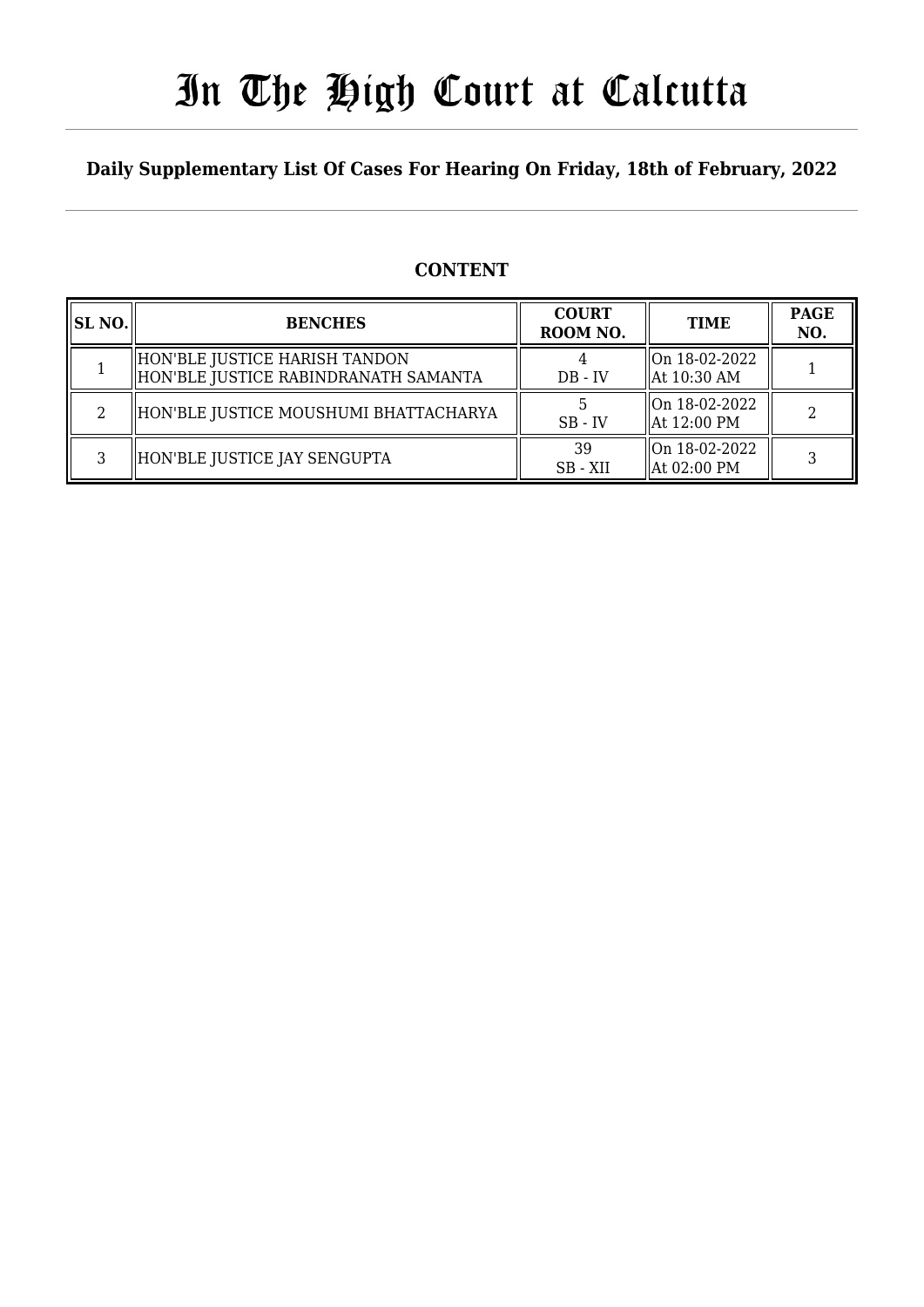

# Calcutta High Court **In The Circuit Bench at Port Blair Appellate Side**

**DAILY CAUSELIST For Friday The 18th February 2022**

**COURT NO. 4**

**DIVISION BENCH (DB - IV)**

**AT 10:30 AM**

**HON'BLE JUSTICE HARISH TANDON HON'BLE JUSTICE RABINDRANATH SAMANTA (VIA VIDEO CONFERENCE)**

**FROM PRINCIPAL BENCH**

#### **MOTION**

1 WP.CT/192/2021 SHIBSHANKAR BISWAS AND ANR VS UNION OF INDIA AND ORS. PHATICK DAS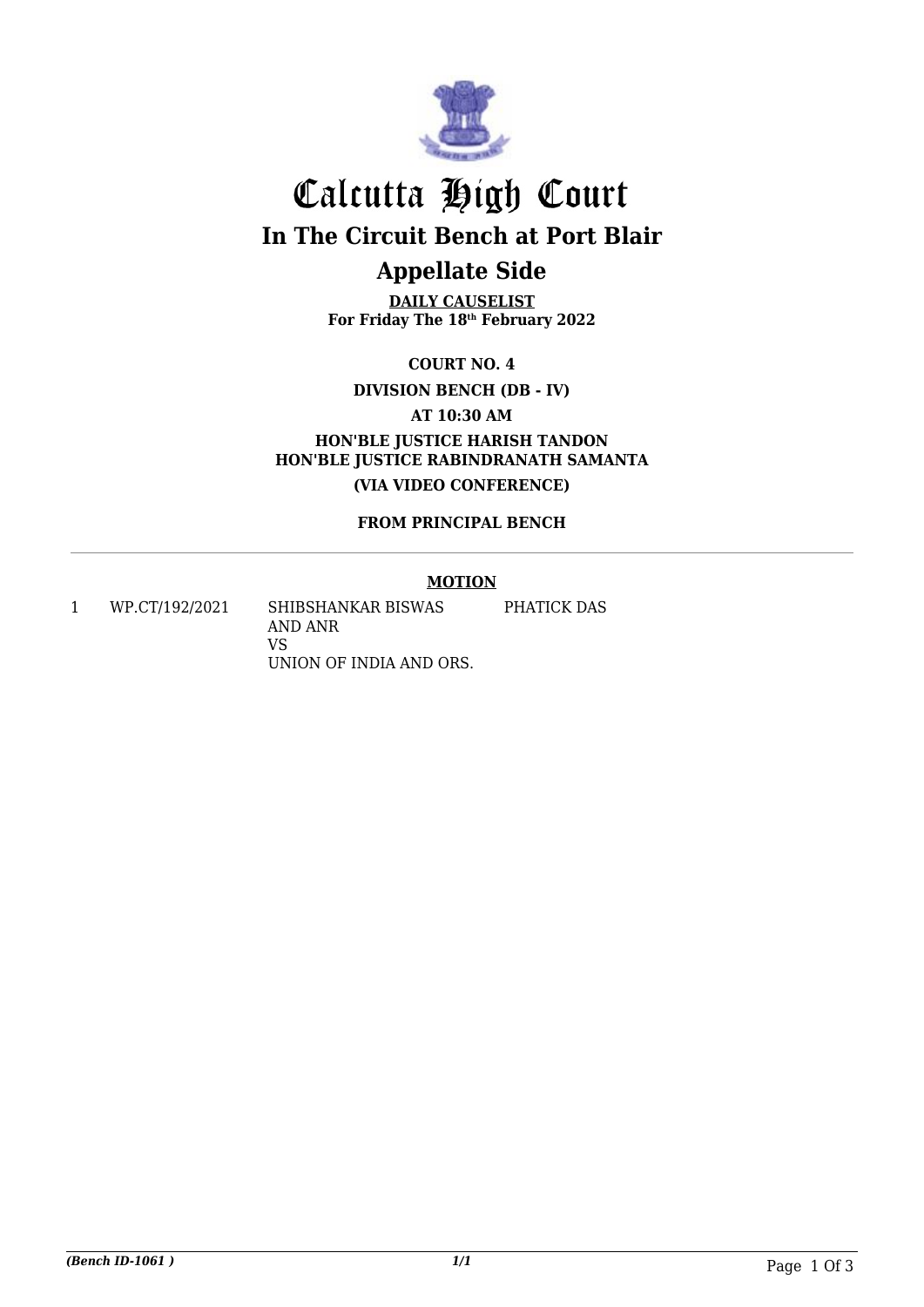

# Calcutta High Court **In The Circuit Bench at Port Blair Appellate Side**

**DAILY CAUSELIST For Friday The 18th February 2022**

**COURT NO. 5 SINGLE BENCH (SB - IV) AT 12:00 PM HON'BLE JUSTICE MOUSHUMI BHATTACHARYA (VIA VIDEO CONFERENCE)**

**FROM PRINCIPAL BENCH**

#### **NEW MOTION**

1 WPA/6/2022 SAURABH SINGH VS THE NATIONAL MEDICAL COMMISSION

G.BINNU KUMAR